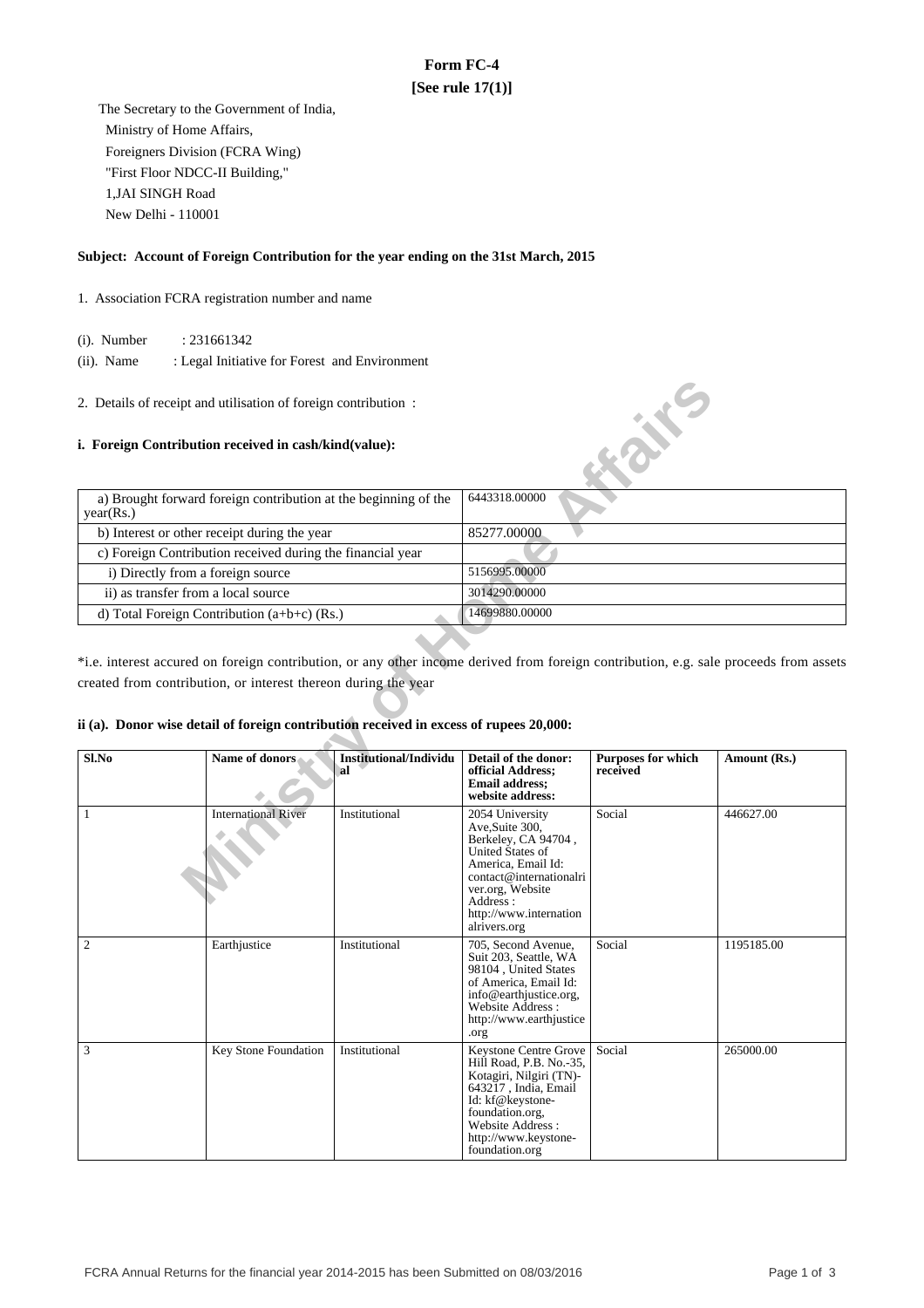| Sl.No                                                                                         | Name of donors                                                                                              | al            | <b>Institutional/Individu</b>  | Detail of the donor:<br>official Address;<br><b>Email address;</b><br>website address:                                                                                                               | <b>Purposes for which</b><br>received | Amount (Rs.)                                                                                                                                    |  |
|-----------------------------------------------------------------------------------------------|-------------------------------------------------------------------------------------------------------------|---------------|--------------------------------|------------------------------------------------------------------------------------------------------------------------------------------------------------------------------------------------------|---------------------------------------|-------------------------------------------------------------------------------------------------------------------------------------------------|--|
| 4                                                                                             | The Sierra Club<br>Foundation                                                                               | Institutional |                                | 85 Second Street, Suite<br>750 Sanfrancisco-CA<br>941053441, United<br>States of America,<br>Email Id:<br>foundation@sierraclub.<br>org, Website Address:<br>http://www.sierraclubf<br>oundation.org | Social                                | 1526001.00                                                                                                                                      |  |
| 5                                                                                             | Asia Foundation                                                                                             | Institutional |                                | 114, Jorbagh 1st Floor,<br>New Delhi <sup>,</sup> India,<br>Email Id:<br>india.general@asiafoun<br>dation.org, Website<br>Address:<br>http://www.asiafoundat<br>ion.org                              | Social                                | 2258178.00                                                                                                                                      |  |
| 6                                                                                             | Critical Ecosystem<br>Partnership Fund                                                                      | Institutional |                                | 2011, Cystal Drive,<br>Suite 500, Arlington,<br>VA., 22202, United<br>States of America,<br>Email Id:<br>cepf@conservation.org<br>, Website Address :<br>http://www.cepf.net                         | Social                                | 1989182.00                                                                                                                                      |  |
| 7                                                                                             | <b>CEPF ATREE</b>                                                                                           | Institutional |                                | Royal Enclave,<br>Srirampura, Jakkur<br>Post, Bengaluru<br>560064, India, Email<br>Id:<br>communications@atree<br>.org, Website Address:<br>http://www.atree.org                                     | Social                                | 491112.00                                                                                                                                       |  |
| (b). Cumulative purpose-wise amount of all foreign contribution donation received :           |                                                                                                             |               |                                |                                                                                                                                                                                                      |                                       |                                                                                                                                                 |  |
| $Sl$ . No<br><b>Purpose</b>                                                                   |                                                                                                             |               |                                | Amount                                                                                                                                                                                               |                                       |                                                                                                                                                 |  |
| $\mathbf{1}$                                                                                  |                                                                                                             | Social        |                                |                                                                                                                                                                                                      | 5156995.00000                         |                                                                                                                                                 |  |
| (iii). Details of Utilization of foreign contribution:<br>objectives of the association (Rs.) | a. Total Utilization* for projects as per aims and<br>b. Total Administrative Exprenses as provided in Rule |               | 7103672.00000<br>2956515.00000 |                                                                                                                                                                                                      |                                       |                                                                                                                                                 |  |
| 5, FCRA 2011 (Rs.)                                                                            |                                                                                                             |               | 0.00000                        |                                                                                                                                                                                                      |                                       |                                                                                                                                                 |  |
| c. Total invested in term deposits(Rs.)<br><b>Total Purchase of fresh assets(Rs.)</b>         |                                                                                                             |               | 57408.00000                    |                                                                                                                                                                                                      |                                       |                                                                                                                                                 |  |
| Total utilzation in the year(Rs.) $(a+b+c+d)$                                                 |                                                                                                             |               | 10117595.00000                 |                                                                                                                                                                                                      |                                       |                                                                                                                                                 |  |
|                                                                                               |                                                                                                             |               |                                | Section 12(4)(f) of the Act which states that the acceptance of foreign contribution is not likely to affect prejudically.                                                                           |                                       | * It is affirmed that the utilisation of foreign contribution is not in contravention of the provisions contained in proviso to Sction 9(e) and |  |
|                                                                                               |                                                                                                             |               |                                |                                                                                                                                                                                                      |                                       |                                                                                                                                                 |  |

| Sl.No | $\overline{\phantom{a}}$<br>Purpose | \m∩III        |
|-------|-------------------------------------|---------------|
|       | $\sim$<br>Social                    | nnnn<br>.UUUU |

# **(iii). Details of Utilization of foreign contribution:**

| a. Total Utilization* for projects as per aims and<br>objectives of the association (Rs.) | 7103672.00000  |
|-------------------------------------------------------------------------------------------|----------------|
| b. Total Administrative Exprenses as provided in Rule<br>5, FCRA 2011 (Rs.)               | 2956515.00000  |
| c. Total invested in term deposits (Rs.)                                                  | 0.00000        |
| Total Purchase of fresh assets (Rs.)                                                      | 57408.00000    |
| Total utilization in the year(Rs.) $(a+b+c+d)$                                            | 10117595.00000 |

(A) the soverignty and integrity of india; or.

(B) the security, strategic, scientific or echnomic interest of the state; or

(C) the public interest; or

(D) freedom or fairness of election to any legistature; or

(E) friendly relations with any foreign state; or

(F) harmony between religious, racial, social, lingusitic or relgional groups, castes or communities

iv. Balance of unutilized foreign contribution, in cash/bank, at the end of the year(Rs.) : 4582285.00000

v. Total number of foreigner working(salaried/ in honorary capacity.  $\qquad \qquad$  : 0.00000